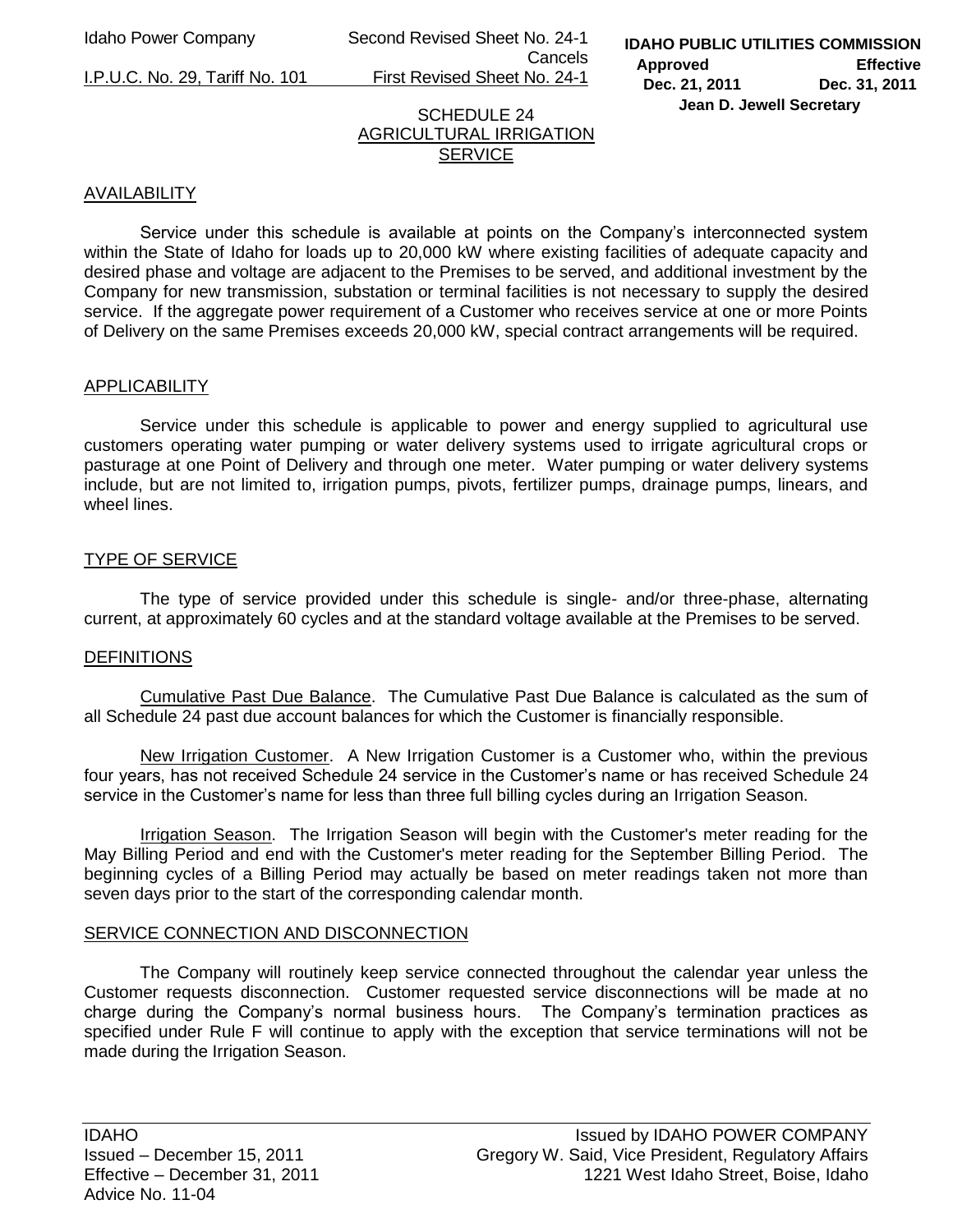Idaho Power Company Second Revised Sheet No. 24-2 Cancels

I.P.U.C. No. 29, Tariff No. 101 First Revised Sheet No. 24-2

**IDAHO PUBLIC UTILITIES COMMISSION Approved Effective Dec. 30, 2011 Jan. 1, 2012 Per O.N. 32426** 

# **Jean D. Jewell Secretary**

#### SCHEDULE 24 AGRICULTURAL IRRIGATION **SERVICE** (Continued)

# SERVICE CONNECTION AND DISCONNECTION (Continued)

Service Connection Charge. A Service Connection Charge as specified in Schedule 66 will be assessed when service is reconnected.

 Service Establishment Charge. A Service Establishment Charge as specified in Schedule 66 will be assessed when service that is currently energized at the Point of Delivery is established for the Customer.

Additional Requirements for Connection or Establishment of Service. The Cumulative Past Due Balance for all of the Customer's Schedule 24 metered service points must be paid by the Customer before service will be connected or established. In addition, before service will be provided to a Schedule 24 metered service point, the applicable deposit for that metered service point must be satisfied.

#### BILLING DEMAND

 The Billing Demand is the average kW supplied during the 15-consecutive-minute period of maximum use during the Billing Period, adjusted for Power Factor; PROVIDED That at the Company's option the Billing Demand of a single motor installation of 5 horsepower and less may be equal to the number of horsepower but not less than 1 kW. Metered power demands in kW which exceed 130 percent of the connected horsepower served through one Point of Delivery will not be used for billing purposes unless and until verified by a field test in the presence of the Customer to be the result of normal pumping operations. If a demand in excess of 130 percent of the connected horsepower is the result of abnormal conditions existing on the Company's interconnected system or the Customer's system, including accidental equipment failure or electrical supply interruption which results in the temporary separation of the Company's and the Customer's system, the Billing Demand shall be 130 percent of the connected horsepower. Customers may appeal the Company's billing decision to the Commission in cases of dispute.

# FACILITIES BEYOND THE POINT OF DELIVERY

 At the Customer's request and at the option of the Company, transformers and other facilities installed beyond the Point of Delivery to provide Transmission Service may be owned, operated, and maintained by the Company in consideration of the Customer paying a Facilities Charge to the Company. This service is provided under the provisions set forth in Rule M, Facilities Charge Services.

#### POWER FACTOR ADJUSTMENT

Where the Customer's Power Factor is less than 90 percent, as determined by measurement under actual load conditions, the Company may adjust the kW measured to determine the Billing Demand by multiplying the measured kW by 90 percent and dividing by the actual Power Factor.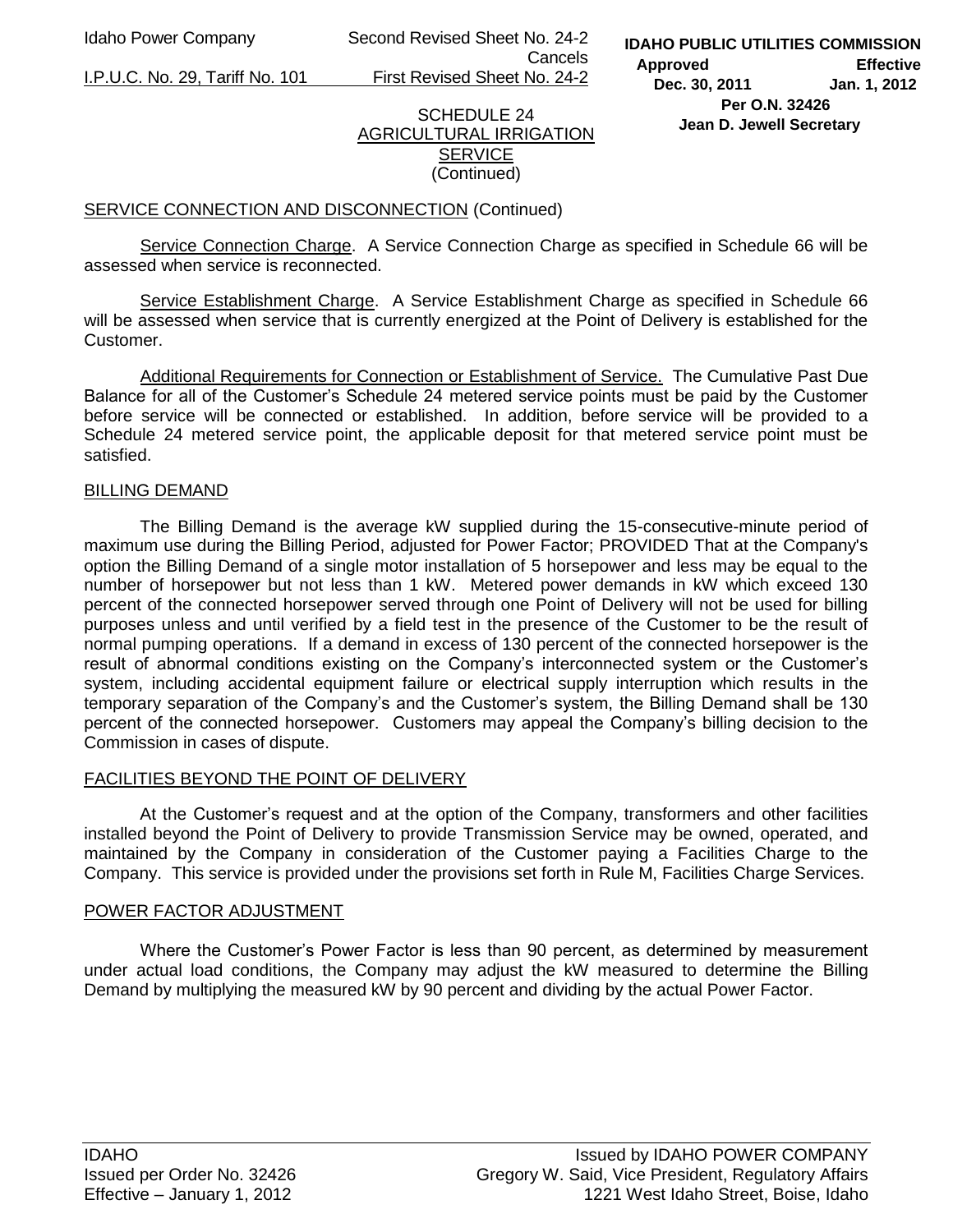Idaho Power Company Sixteenth Revised Sheet No. 24-3 **Cancels Cancels** 

I.P.U.C. No. 29, Tariff No. 101 Fifteenth Revised Sheet No. 24-3

#### SCHEDULE 24 AGRICULTURAL IRRIGATION **SERVICE** (Continued)

#### MONTHLY CHARGE

 The Monthly Charge is the sum of the following charges, and may also include charges as set forth in Schedule 55 (Power Cost Adjustment), Schedule 91 (Energy Efficiency Rider), Schedule 95 (Adjustment for Municipal Franchise Fees), and Schedule 98 (Residential and Small Farm Energy Credit).

| <b>SECONDARY SERVICE</b>                                                                       | In-Season          | Out-of-Season |
|------------------------------------------------------------------------------------------------|--------------------|---------------|
| Service Charge, per month<br>Demand Charge, per kW of                                          | \$22.00            | \$3.50        |
| <b>Billing Demand</b>                                                                          | \$7.06             | n/a           |
| <b>Energy Charge</b><br>In-Season                                                              |                    |               |
| First 164 kWh per kW of Demand<br>All Other kWh per kW of Demand                               | 5.8436¢<br>5.5483¢ | n/a<br>n/a    |
| Out-of-Season<br>All kWh                                                                       | n/a                | 6.7084 $\phi$ |
| <b>TRANSMISSION SERVICE</b>                                                                    | In-Season          | Out-of-Season |
|                                                                                                |                    |               |
| Service Charge, per month                                                                      | \$299.00           | \$3.50        |
| Demand Charge, per kW of<br><b>Billing Demand</b>                                              | \$6.66             | n/a           |
| <b>Energy Charge</b>                                                                           |                    |               |
| In-Season<br>First 164 kWh per kW of Demand<br>All Other kWh per kW of Demand<br>Out-of-Season | 5.5978¢<br>5.3233¢ | n/a<br>n/a    |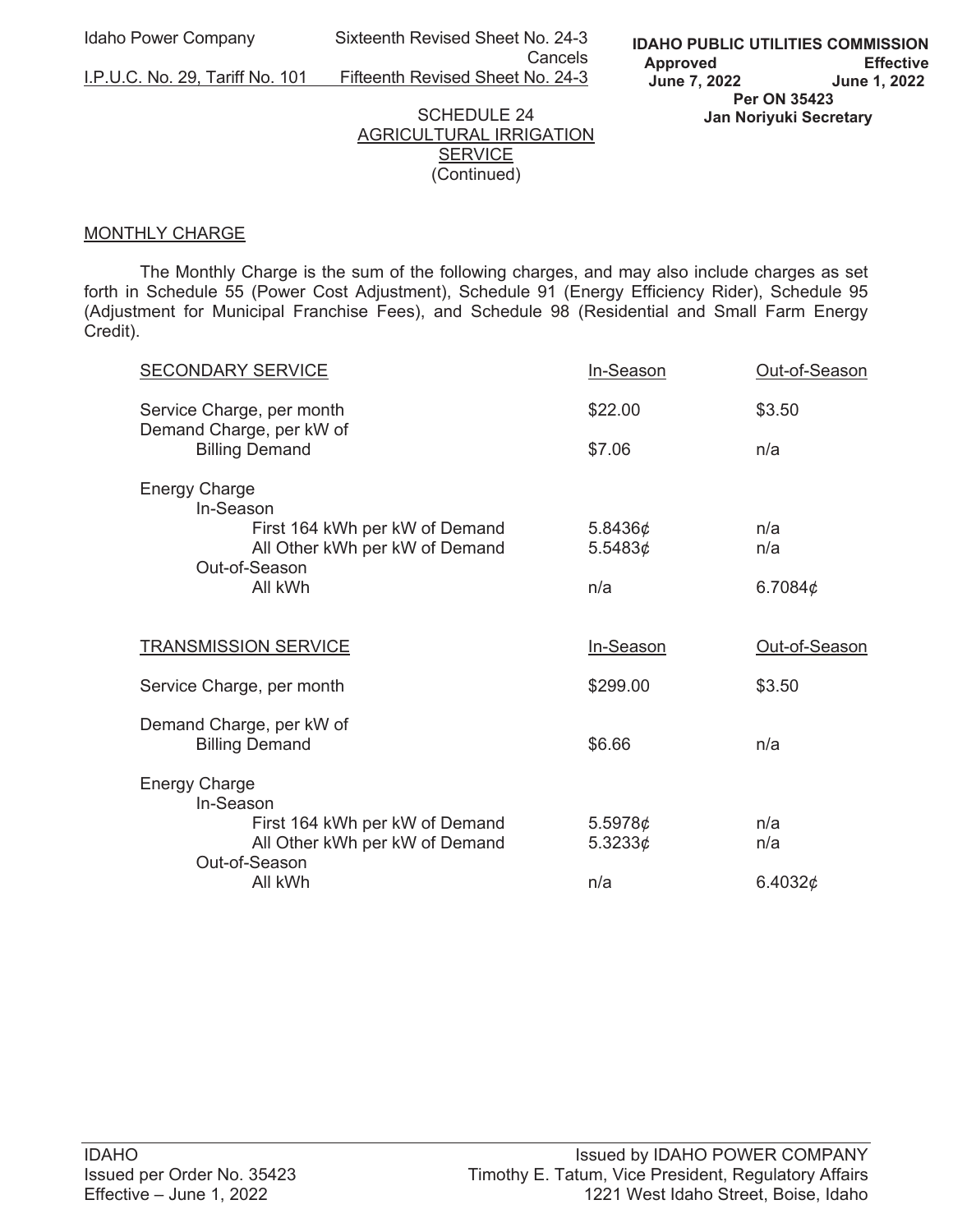Idaho Power Company First Revised Sheet No. 24-4 **Cancels** I.P.U.C. No. 29, Tariff No. 101 Original Sheet No. 24-4

#### SCHEDULE 24 AGRICULTURAL IRRIGATION **SERVICE** (Continued)

MONTHLY CHARGE (Continued)

## Minimum Charge

 The monthly Minimum Charge shall be the sum of the Service Charge, the Demand Charge, the Energy Charge, the Power Cost Adjustment, and the Facilities Charge.

## PAYMENT

 All monthly billings for Electric Service supplied hereunder are payable upon receipt, and become past due 15 days from the date on which rendered. (For any agency or taxing district which has notified the Company in writing that it falls within the provisions of Idaho Code § 67–2302, the past due date will reflect the 60-day payment period provided by Idaho Code § 67–2302.)

**Deposit.** A deposit payment for Schedule 24 Customers is required under the following conditions:

# 1. Existing Customers.

 a. Tier 1 Deposit. A Tier 1 Deposit will be required from Customers who have received two or more reminder notices for nonpayment during the most recent 12-month period during which service was received, have had service terminated for nonpayment during the last four years and have not subsequently received Schedule 24 service, or were required to pay a Tier 2 Deposit for the previous Irrigation Season. A Tier 1 Deposit may be satisfied by a guarantee of payment from a bank or financial institution acceptable to the Company. A reminder notice is issued approximately 45 days after the bill issue date if the balance owing for Electric Service totals \$100 or more or approximately 105 days after the bill issue date for Customers meeting the provisions of Idaho Code § 67–2302. A Customer with at least one Schedule 24 account that meets the requirements for payment of a Tier 1 Deposit will be required to pay a Tier 1 Deposit on all Schedule 24 accounts for which the Customer is financially responsible and requesting Schedule 24 service. A Tier 1 Deposit does not apply to Customers who have a Cumulative Past Due Balance on December 31 equal to or greater than \$1,000 (See Tier 2 Deposit). The deposit for each metered service point is computed as follows:

 (1) Monthly Billing Demand is determined by multiplying 80 percent times the connected horsepower.

 (2) Monthly Energy (billing kWh) is determined by multiplying 50 percent times 720 hours times the Monthly Billing Demand.

 (3) The Monthly Billing Demand and the Monthly Energy are multiplied by the current In-Season rates and added to the Irrigation In-Season Service Charge to determine the estimated monthly bill.

 (4) The estimated monthly bill is multiplied by a factor of one and one-half  $(1.5)$ .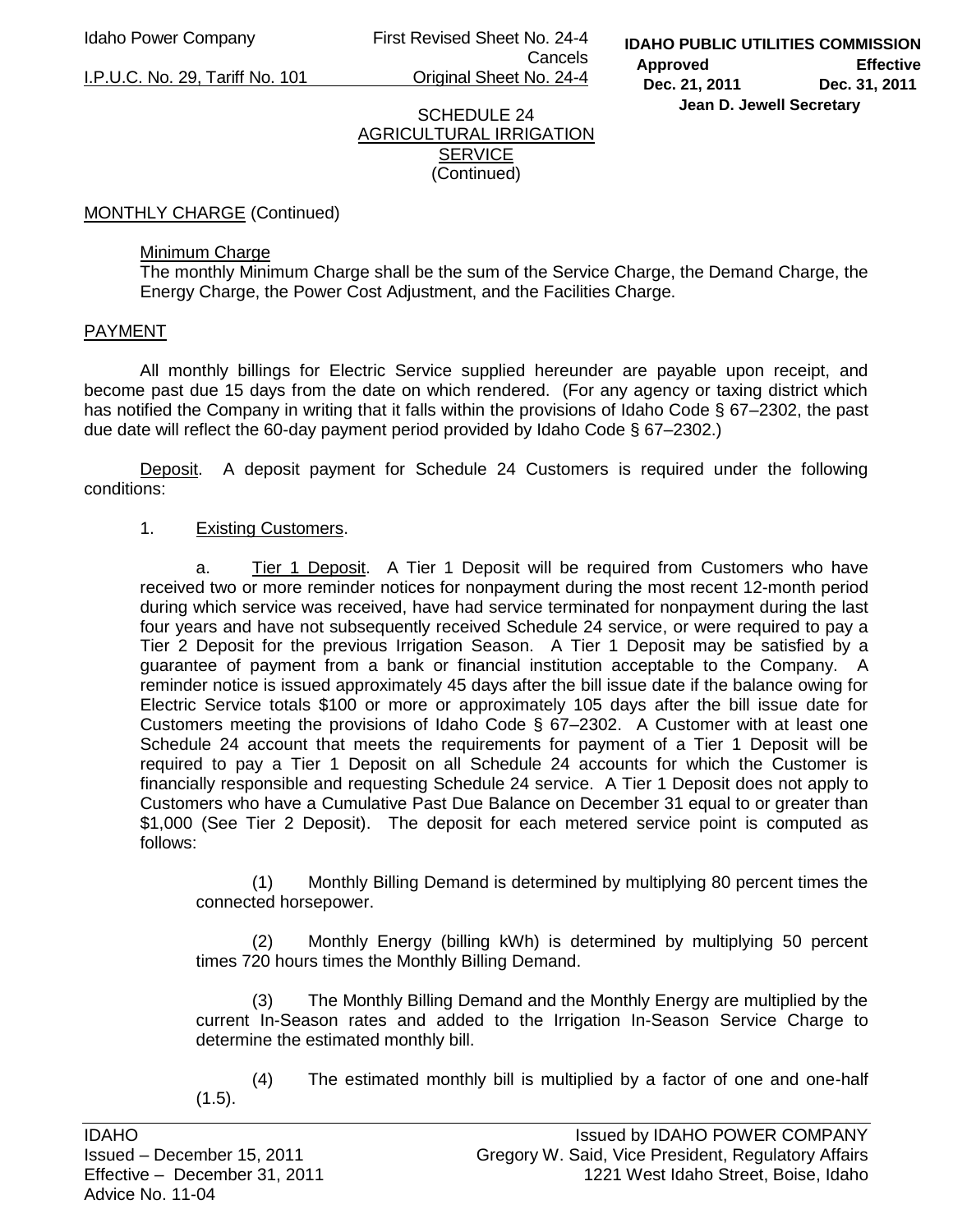Idaho Power Company First Revised Sheet No. 24-5 Cancels I.P.U.C. No. 29, Tariff No. 101 Original Sheet No. 24-5

#### SCHEDULE 24 AGRICULTURAL IRRIGATION **SERVICE** (Continued)

# PAYMENT (Continued)

 b. Tier 2 Deposit. Customers with a Cumulative Past Due Balance equal to or greater than \$1,000 on December 31 will be required to pay a Tier 2 Deposit on all Schedule 24 accounts for which the Customer is financially responsible and requesting Schedule 24 service. A Tier 2 Deposit will also be required from Customers who have had a Cumulative Past Due Balance equal to or greater than \$1,000 on December 31 during any of the previous four years and who have not subsequently had active Schedule 24 service. A Tier 2 Deposit may be satisfied by a guarantee of payment from a bank or financial institution acceptable to the Company. The deposit for each metered service point is computed as follows:

 (1) Monthly Billing Demand is determined by multiplying 80 percent times the connected horsepower.

 (2) Monthly Energy (billing kWh) is determined by multiplying 50 percent times 720 hours times the Monthly Billing Demand.

 (3) The Monthly Billing Demand and the Monthly Energy are multiplied by the current In-Season rates and added to the Irrigation In-Season Service Charge to determine the estimated monthly bill.

(4) The estimated monthly bill is multiplied by a factor of four (4).

2. New Irrigation Customers. A Tier 1 Deposit will be required from a New Irrigation Customer unless the New Irrigation Customer had a Cumulative Past Due Balance equal to or greater than \$1,000 on December 31 during any of the previous four years and has not subsequently had Schedule 24 service, in which case a Tier 2 Deposit will be required. The deposit for each metered service point will be computed using the same methodology as outlined for existing Customers requiring a Tier 1 or Tier 2 Deposit. A Tier 1 or Tier 2 Deposit for New Irrigation Customers may be satisfied by a guarantee of payment from a bank or financial institution acceptable to the Company.

3. Bankruptcy or Receivership. An adequate assurance of payment as agreed to by the Company or as ordered by a court of competent jurisdiction or the Commission shall be required from any Customer for whom an order for relief has been entered under the federal bankruptcy laws, or for whom a receiver has been appointed in a court proceeding. As a condition of service, an adequate assurance of payment equal to a Tier 2 Deposit shall be required. This requirement shall continue from the date of the order for relief in bankruptcy, or the court appointing a receiver, until the dismissal of the bankruptcy, or the dismissal of the court proceeding, or until the bankruptcy plan has been completed.

 A Customer who has been discharged from bankruptcy, a Customer whose receivership proceeding has been terminated, or a Customer whose bankruptcy proceedings have been dismissed will be required to pay an amount equal to a Tier 2 Deposit at the start of the Irrigation Season.